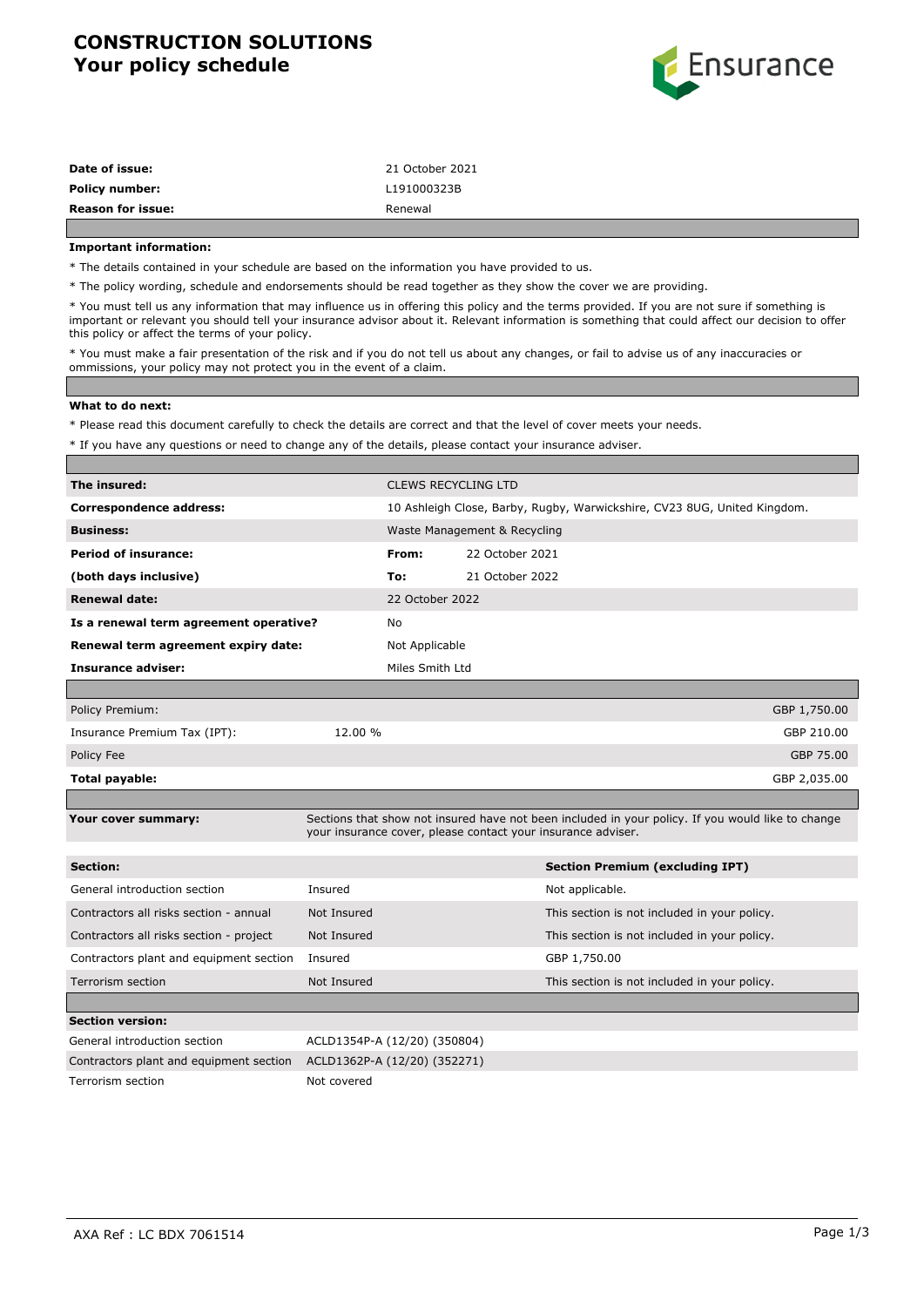| Contractors plant and equipment section                        |       |                    |               |  |  |
|----------------------------------------------------------------|-------|--------------------|---------------|--|--|
| <b>Property insured</b>                                        | Limit | <b>Sum Insured</b> | <b>Excess</b> |  |  |
| Own constructional plant and equipment -<br>any one occurrence |       |                    |               |  |  |
| Own constructional plant and equipment -<br>any one item       |       |                    |               |  |  |
| Temporary buildings                                            |       |                    |               |  |  |
| Hired in plant - any one occurrence                            |       | GBP 120,000.00     | GBP 1,000.00  |  |  |
| Hired in plant - any one item                                  |       | GBP 120,000.00     | GBP 1,000.00  |  |  |
| Other items - any one occurrence                               |       |                    |               |  |  |
| Other items - any one item                                     |       |                    |               |  |  |
| Other items description                                        |       |                    |               |  |  |
|                                                                |       |                    |               |  |  |
| Endorsements that apply to this section:                       |       |                    |               |  |  |
| None                                                           |       |                    |               |  |  |
|                                                                |       |                    |               |  |  |

#### **Statements:**

This policy is additionally based upon the statements below being correct. If any of these statements are incorrect, you must tell us. They form part of the fair presentation of risk (see 'Important information' at the start of this schedule document).

• The Insured is domiciled in Great Britain, Northern Ireland, the Isle of Man or the Channel Islands.

• The Insured has declared to Ensurance UK Ltd a total claims value relevant to this policy (both paid and outstanding amounts) of GBP 0.00 over the last 5.00 years. This Policy is offered on the basis that all other or additional causes, events or circumstances that have occurred which would give rise to a claim under this Policy, any previous similar insurance cover arranged in the last 5.00 years or in the absence of equivalent cover having been arranged, would have produced a loss insured by such, have been declared to Ensurance UK Ltd.

• The Insured has not had an insurance proposal or policy declined, renewal refused, cancelled or special terms applied.

• No named applicant, partner, director or officer of the Insured has a conviction or been charged (but not yet tried) or been given an Official Police Caution in respect of any criminal offence other than a motoring offence.

• No named applicant, partner, director or officer of the Insured has been;

i) declared bankrupt

ii) the subject of any bankruptcy proceedings or any form of voluntary or compulsory insolvency or winding up procedures (including administrative receivership)

iii) subject to any voluntary arrangements with creditors

iv) disqualified from being a company director

v) the subject of recovery action by HM Revenue & Customs

vi) prosectued under health and safety legislation

vii) prosecuted or served prohibition or improvement order notice under environmental protection legislation.

• This policy is based upon the following values;

Annual estimated hiring-in charges: GBP 26,000.00

The premiums under this policy have been calculated in part upon estimates furnished by the insured. Please refer to the Premium adjustment condition within the cover section for details on how the premium may be adjusted.

• Is contracting turnover generated in Northern Ireland less than 10% of overall contracting turnover? N.A

• Is contracting turnover generated by timber frame construction and / or modern methods of construction less than 40% of overall contracting turnover? N.A

• Have there been any construction activity related County Court Judgements awarded against the No insured in the last three years?